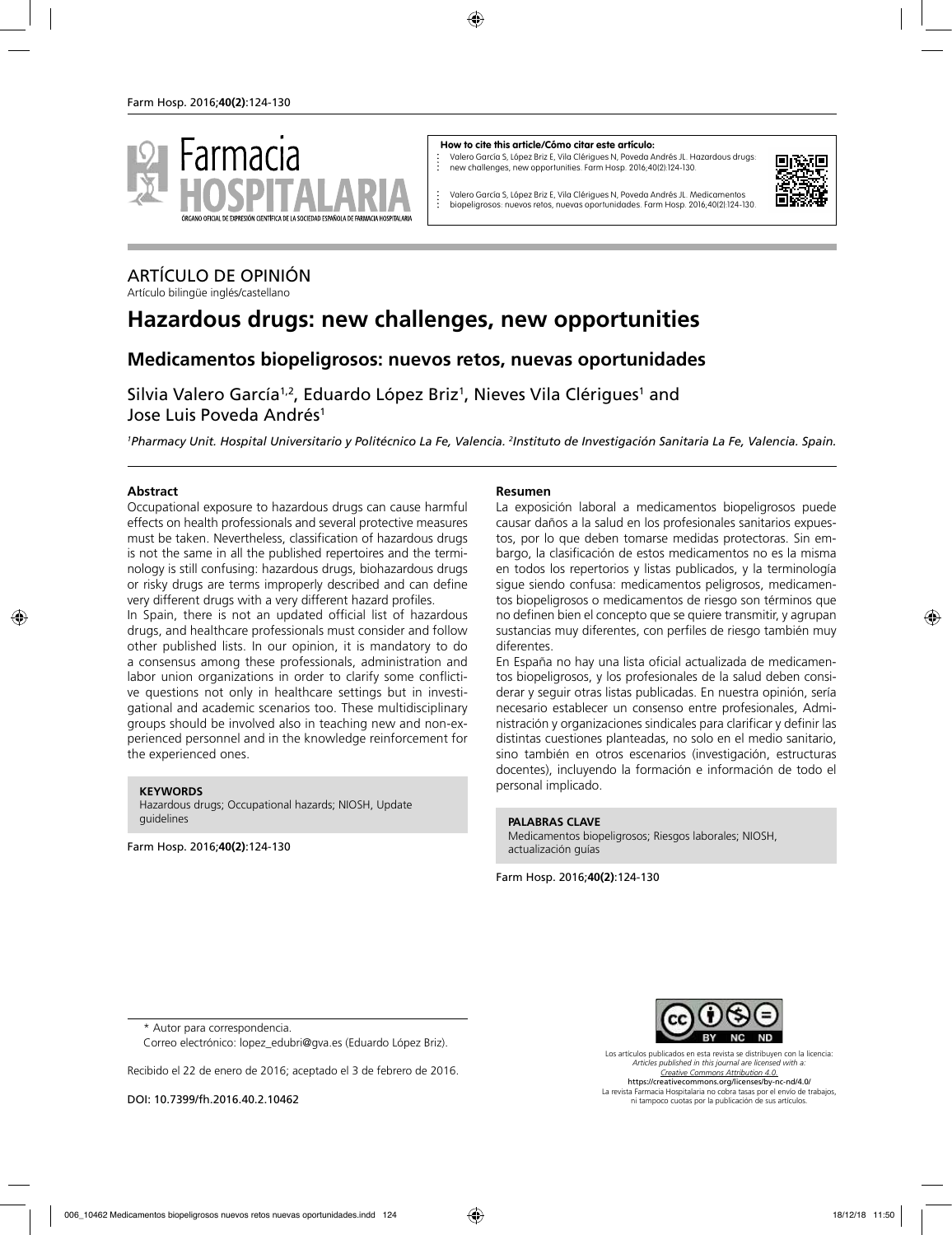Recently we have had the opportunity to read some news in the written press about the controversy created by the handling of certain drugs, and its potential consequences for the health of professionals involved. This news has caused an upheaval within the healthcare setting, and has forced the main players (professionals, labor union organizations, administrations) to review the reality we are currently facing. The analysis of this reality has revealed some aspects which require discussion and consensus by the scientific community and which, in our opinion, need to be clearly pointed out.

A review of bibliography shows that occupational exposure to certain drugs can lead to the development of acute<sup>1-2</sup> or chronic<sup>3-4</sup> adverse effects, such as skin rash, reproductive disorders<sup>3</sup> or potential chromosomal alterations5 . The effects mentioned, as well as in the case of exposure to ionizing radiations, are considered stochastic effects, that is to say, these are effects that *might* appear, but not necessarily in all cases. We can only say that there is certain likelihood, higher or lower according to each case, that these effects will appear. To determine a direct causal relationship between the exposure to these drugs and the development of neoplasia or other effects on health will be very difficult, logically, due to the multifactorial nature of this type of pathological processes; moreover, there are no adequate diagnostic or prognostic biomarkers. Faced with this circumstance, it would be advisable, according to caution criteria, to follow the principle called ALARA (*As Low As Reasonably Achievable*) regarding the exposure to this type of molecules. However, nobody can guarantee that a person who has been exposed during their entire working life to this type of substances, either using or not the protection measures available, will develop a pathological process associated with exposure; and this makes it difficult to determine a rational level of awareness in terms of the measures that healthcare professionals must take at the time of handling these agents, both in the positive sense of training, protection, and acquisition of the necessary technical abilities, and in the opposite and negative sense of exaggerated public alarm, and what we could call "psychosis of risk".

We must add to this fact the issue of the terminology that should be used to classify or categorize this type of drugs. In our specific case, and being aware of terminological and semantic limitations, we decided to adopt the term "*fármaco biopeligroso*" (FBP), which represents an approximate translation from the English "*hazardous drug*". This term was first used in the 90s by the *American Society of Hospital Pharmacists* (ASHP)6 , and subsequently adopted by the *National Institute for Occupational Safety and Health* (NIOSH) in 2004, which considered as such all those drugs that had shown in studies with animals or humans one or more of the following characteristics<sup>7</sup>:

- 1. Carcinogenicity
- 2. Teratogenicity or other toxicity for development
- 3. Reproductive toxicity
- 4. Organ toxicity at low doses
- 5. Genotoxicity
- 6. Drugs with toxicity structure or profiles which are similar to other existing drugs considered hazardous.

The term "hazardous" seems to exclude the chemical risk associated with these drugs; therefore, terms such as "dangerous drugs" have also been considered, but these might be too wide and alarming (Is digoxin not dangerous?), or "risk drugs", which might lead to confusion my mixing the concepts of risk for patient (associated with the use of drugs with narrow therapeutic margin and/or severe adverse effects), and risk for the person handling them. We are aware that this is only a theoretical aspect, but words are powerful, and it is necessary that the whole scientific community can use the same name for the same type of drugs and, consequently, the definition of what is involved will be clear.

From a technical point of view, we should ask ourselves if the definition and the characteristics determined by the NIOSH in order to consider a drug as hazardous are really adequate. Even accepting the stochastic model of risk (and therefore, not dose-dependent) for these substances, it will be difficult to identify, for example, the teratogenic ability of phenytoin or fluconazole administered orally or parenterally at therapeutic doses, with the potential aerosols generated after the reconstitution and administration of these medications within a healthcare setting. The classification of risk by the *International Agency for Research on Cancer* (IARC) is even more disturbing and generates more confusion, when it assigns to the extract of *Aloe vera* leaves the category of *potential* carcinogenic agent in humans (class 2B), the same as phenytoin, but to a lower extent than the intake of red meat, which has been classified as a *probable* carcinogenic agent (class 2A), or processed meats, which are considered carcinogenic (class 1)8 .

The lack of a formal list, approved by consensus, of drugs which should be handled with special measures of protection by patients, caregivers, and healthcare professionals, supported by the European Medicines Agency (EMA) or the Spanish Agency for Medicines and Health Products (AEMPS), as well as the lack of specific information in the product specifications of many of these drugs, leaves the responsibility and the final decision making in the hands of the professionals involved in the pharmacotherapeutical circuit for this type of substances, in terms of accepting or not the protection measures for handling recommended by the scientific literature available. There is a Technical Note on Prevention published by the Spanish National Institute of Security and Hygiene at Work (*Instituto de Seguridad e Higiene en el Trabajo* (ISHT)) in 2006, the well-known NTP 7409 , which establishes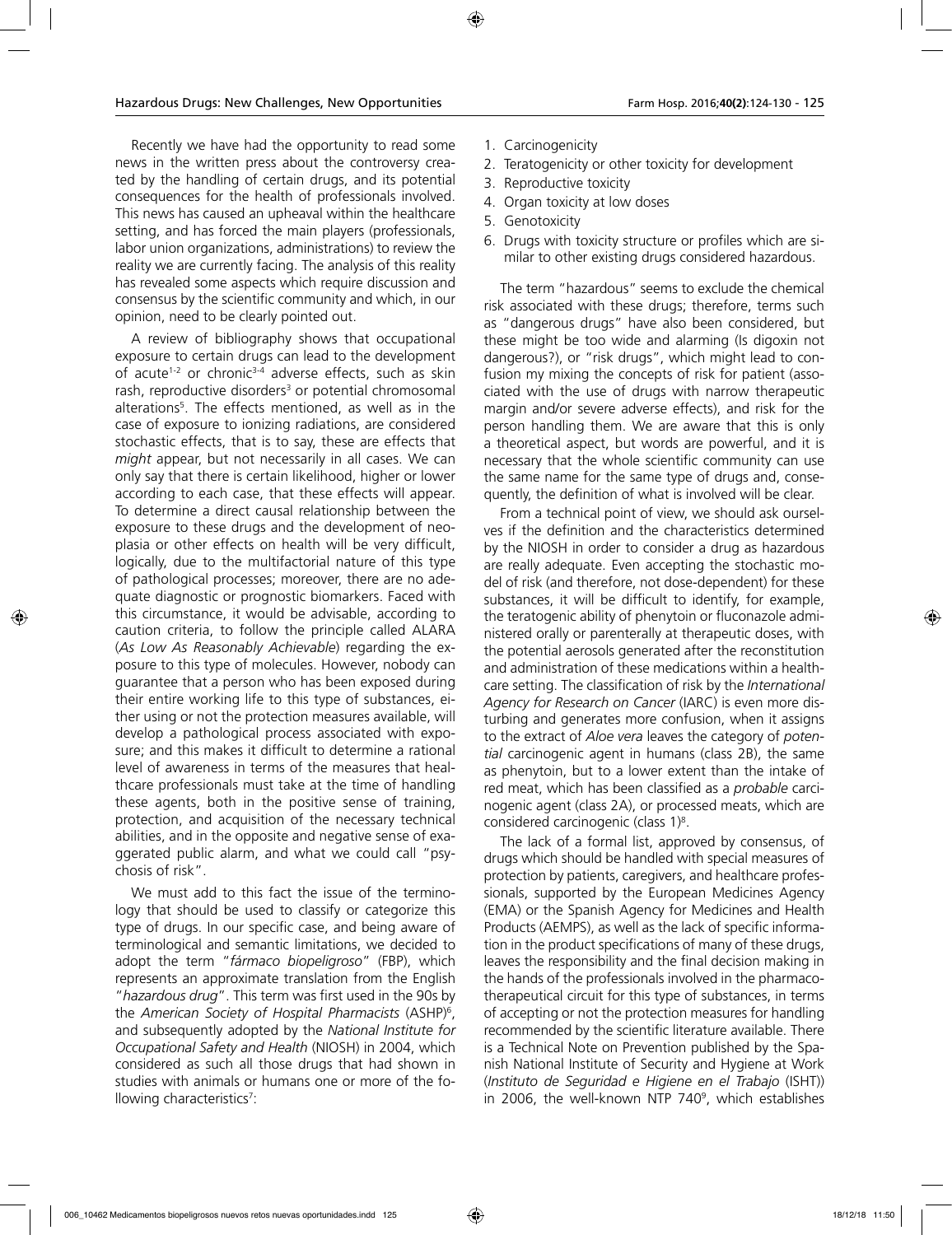a classification of the main cytostatic compounds and associated products, and it reflects, when available, the classification by the IARC for the same products. However, this NTP 740 has not been updated since its publication, and therefore it does not include those new molecules that meet the criteria to be considered hazardous drugs, while it includes some others which have been excluded from the lists by the NIOSH. This fact can generate a disparity in terms of hazardous drug management according to each healthcare centre, only determined by the different criteria followed by those professionals responsible of determining which measures to use and for which drugs should these be implemented.

It might not be necessary to write a list of Hazardous Drugs, and the list established by the NIOSH could be used. This list includes a majority of antineoplastic drugs, but also antivirals or hormonal medications, among others7 , and it is periodically reviewed (the latest reviews were conducted in the years 2012 and 2014). This last review10 determines a new classification of Hazardous Drugs into three groups:

- 1. Group 1: Antineoplastic drugs.
- 2. Group 2: Non-antineoplastic drugs that meet one or more of the criteria established by the NIOSH for Hazardous Drugs.
- 3. Group 3: Drugs which can cause reproductive alterations in men and women trying actively to conceive, pregnant women or those actively breastfeeding.

This new sub-classification of Hazardous Drugs does not clarify any of the aspects we have mentioned before; on the contrary, it generates new practical doubts: Should the same general protection measures be implemented for handling all Hazardous Drugs, regardless of the group they fall into? How should we act with drugs from Groups 2 and 3? The fact that a great proportion of the healthcare professional staff is formed by a majority of young men and women of childbearing age will make it difficult to implement individual measures for protection and adaptation of the work setting.

It is clear and generally accepted that Group 1 drugs must be handled in a centralized manner in the Pharmacy Units, applying the collective and individual measures of protection which are necessary and recommended by the main scientific societies<sup>7,11-15</sup> and by current legislation<sup>16-17</sup>. The presence of contamination by cytostatic agents in the healthcare work setting has been demonstrated in many international studies<sup>18-20</sup>. In our country, there are currently very few experiences of this type, but there are on-going studies on this subject, the outcomes of which are not expected to be different from those already known<sup>21</sup>. This demonstrates that occupational exposure to Hazardous Drugs is a reality, and there is a high likelihood of contact by healthcare staff with these agents, if no precautions are taken. There are no studies available so far about the consequences on health from this contamination, but these will probably become available during the next years.

But this does not end our doubts. Occupational exposure to Hazardous Drugs can occur when aerosol is caused or dust is generated during their handling and preparation, while cleaning up spilled liquids, or by touching surfaces contaminated during preparation, administration, or disposal of these agents<sup>7</sup>. The lack of adaptation by the industry of some of the formulations for this type of drugs as ready-to-administer preparations will force the Pharmacy Units to handle them.

In the case of intravenous formulations, the adaptation of vertical laminar flow hoods in controlled settings seems to be enough to protect the healthcare professional. Even so, and taking into account the previously mentioned ALARA principle, some additional measures of protection should not be disregarded, such as robotization $^{22}$  or the use of closed drug transfer device systems. The ISHT has published a new Technical Note on Prevention (NTP  $1051$ )<sup>23</sup>, which establishes that one of the sources of contamination for working surfaces is the generation of aerosols during the process of preparation of antineoplastic drugs for their subsequent administration. In order to reduce this contamination, it is recommended to use closed systems and robots during the preparation phase. The requirements that any device must meet in order to be considered closed are also included.

However, the adaptation of the doses of solid pharmaceutical formulations can represent a problem, due to the saturation of the hood filters and the lack of adequate handling devices. This compels us to consider new handling methods, which have not always been studied from the point of view of the handler's safety.

It seems clear, then, that "we have laws, but lack regulations". In our opinion, it is necessary to turn recommendations into rules: to define clearly which substances must be considered hazardous and how these must be handled, which is the adequate frequency to update these lists, how to solve structural and staff needs in many Hospital Pharmacy Units at the time of approaching Hazardous Drug preparation, and how these lists must be defined. The work by multidisciplinary groups of professionals, with involvement by labor unions and experts in occupational health and safety would be undoubtedly helpful in this task, in order to define and coordinate these matters not only in the healthcare setting but also in teaching or research scenarios, where this type of substances are often handled too. On the other hand, conducting studies on the situation at a national or supranational level would allow us to know the degree of exposure in each scenario, and the measures of protection used in each one.

The existence of these multidisciplinary groups of experts with recognised prestige would also allow addressing the training of professionals, and facilitating an impartial distribution of information to the media and the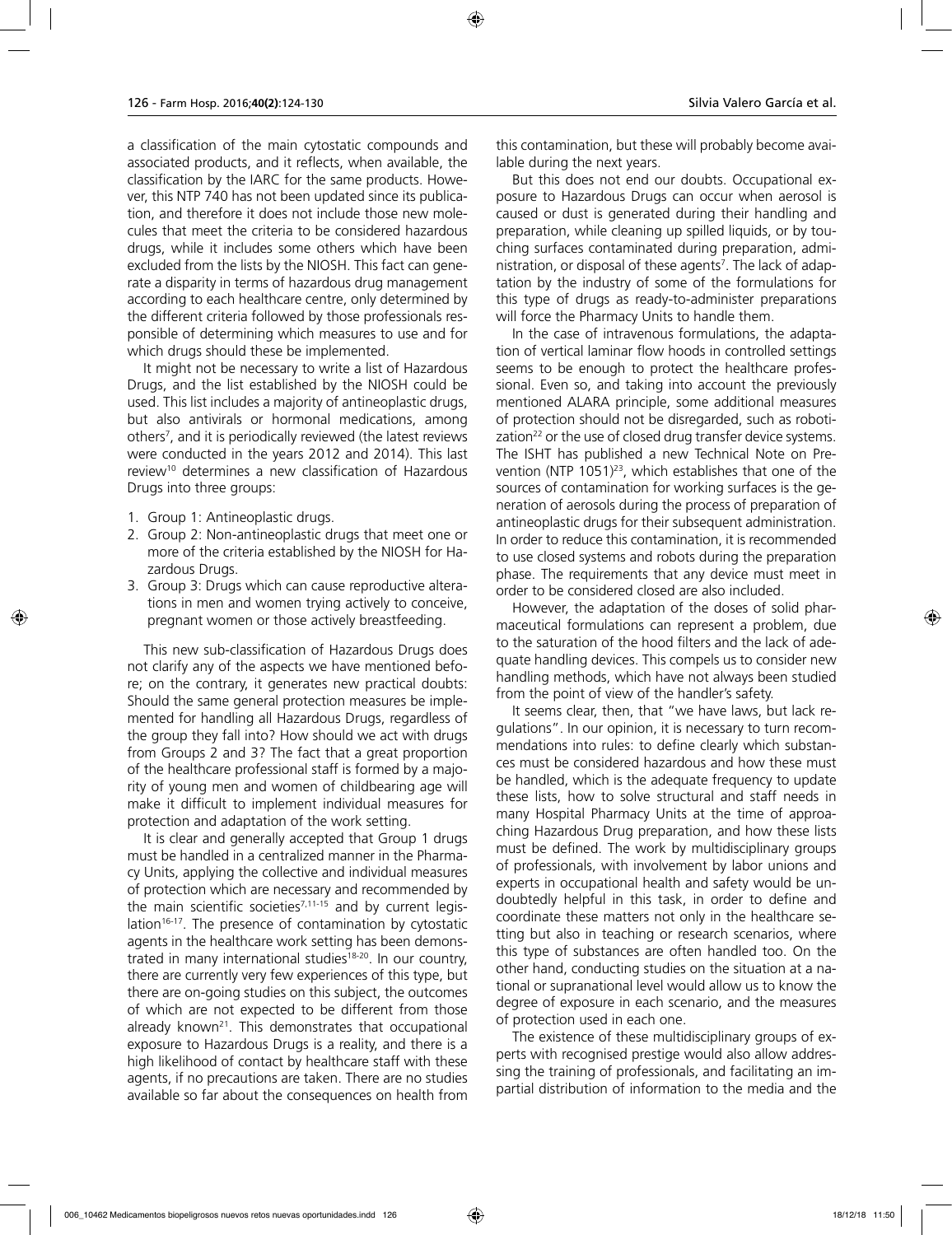society, staying away from interested demagogies and an exaggerated alarmism.

At the same time, the adaptation of healthcare circuits and the increase in workload for the Pharmacy Units is a fact that must be taken into account by the authorities in each centre. A staff formed by qualified professionals who have received adequate training is more than essential if we want to preserve the levels of quality required, and the safety for patients and handlers. Aspects such as periodical training and evaluation are key factors in order to achieve the objective in a satisfactory way; and this objective should be none other than the improvement of overall safety in drug management within the healthcare setting.

### **Conflict of interests**

The authors hereby declare that there is no conflict of interests.

### **Bibliography**

- 1. Valanis BG, Vollmer WM, Labuhn KT, et al. Association of antineoplastic drug handling with acute adverse effects in pharmacy personnel. Am J Hosp Pharm. 1993;50:455–62.
- 2. McDiarmid M, Egan T. Acute occupational exposure to antineoplastic agents. J Occup Med. 1988;30:984–7.
- 3. Valanis B, Vollmer WM, Steele P. Occupational exposure to antineoplastic agents: self-reported miscarriages and stillbirths among nurses and pharmacists. J Occup Environ Med. 1999;41:632–8.
- 4. Valanis B, Vollmer W, Labuhn K, et al. Occupational exposure to antineoplastic agents and self-reported infertility among nurses and pharmacists. J Occup Environ Med. 1997;39:574–80.
- 5. McDiarmid MA, Oliver MS, Roth TS, et al. Chromosome 5 and 7 abnormalities in oncology personnel handling anticancer drugs. J Occup Environ Med. 2010;52:1028–34.
- 6. American Society of Hospital Pharmacists. ASHP technical assistance bulletin on handling cytotoxic and hazardous drugs.Am J Hosp Pharm. 1990; 47:1033–49.
- 7. Burroughs G, Connor T, McDiarmid M. NIOSH Alert: preventing occupational exposures to antineoplastic and other hazardous drugs in health care settings. DHHS (NIOSH) Publ No. 2004-165.
- 8. International Agency for Research on Cancer. Agents Classified by the *IARC Monographs* , Volumes 1–114. Available from: http:// monographs.iarc.fr/ENG/Classification/ List\_of\_Classifications\_ Vol1-114.pdf (accesed: December 2015).
- 9. Instituto Nacional de Seguridad e Higiene en el Trabajo. NTP 740: Exposición laboral a citostáticos en el ámbito sanitario. 2006. Available from: http://www.insht.es/InshtWeb/Contenidos/Documentacion/FichasTecnicas/NTP/Ficheros/701a750/ntp\_740.pdf (Accesed: August 2015).
- 10. NIOSH list of antineoplastic and other hazardous drugs in healthcare settings 2014. DHHS(NIOSH). Publication Number 2014- 138. September 2014. Available from: http://www.cdc.gov/niosh/ docs/2014-138/pdfs/2014-138.pdf (Accesed: January 2015).
- 11. Easty AC, Coakley N, Cheng R, et al. Safe handling of cytotoxics: guideline recommendations. Curr Oncol. 2015;22:e27–37.
- 12. Vaughn MC, Christensen WD. Occupational exposure to cancer chemotherapeutic drugs: a literature review. Am Ind Hyg Assoc J. 1985;46:B8–18.
- 13. ISOPP standards of practice. Safe handling of cytotoxics. J Oncol Pharm Pract.2007; 13 Suppl:1–81.
- 14. Estándares de calidad de los Servicios de Farmacia Oncológica. (QuapoS 4). Available from:http://www.esop.li/downloads/library/ quapos4\_english.pdf. (Accesed: August 2015).
- 15. Guía de Buenas Prácticas para Trabajadores Profesionalmente Expuestos a Agentes Citostáticos. Asociación Madrileña de Medicina del Trabajo en el ámbito Sanitario (AMMTAS).Escuela Nacional de Medicina del Trabajo. Instituto de Salud Carlos III. Madrid, 2014. Available from: http://gesdoc.isciii.es/gesdoccontroller?action=download &id=26/03/2014-199edf956b (Accesed: August 2015).
- 16. Directiva 2004/37/CE del Parlamento Europeo y del Consejo de 29 de abril de 2004 relativa a la protección de los trabajadores contra los riesgos relacionados con la exposición a agentes carcinógenos o mutágenos durante el trabajo. Available from: http://eur-lex.europa.eu/LexUriServ/LexUriServ.do?uri=O-J:L:2004:158:0050:0076:ES:PDF. (Accesed: August 2015).
- 17. Real Decreto 665/1997, de 12 de mayo, sobre la protección de los trabajadores contra los riesgos relacionados con la exposición a agentes cancerígenos durante el trabajo. BOE nº 124 de 24/05/1997.
- 18. Sessink P, Trahan J, Coyne J. Reduction in Surface Contamination With Cyclophosphamide in 30 US Hospital Pharmacies Following Implementation of a Closed-System Drug Transfer Device. Hosp Pharm. 2013;48:204–12.
- 19. Miyake T, Iwamoto T, Tanimura M, et al. Impact of closed-system drug transfer device on exposure of environment and healthcare provider to cyclophosphamide in Japanese hospital. Springerplus. 2013;2:273. doi: 10.1186/2193-1801-2-273.
- 20. Connor TH, Sessink PJM, Harrison BR, et al. Surface contamination of chemotherapy drug vials and evaluation of new vial-cleaning techniques: Results of three studies. Am J Health Pharm. 2005;62:475–84.
- 21. González Álvarez A, López-Montenegro Soria MA, Albert Marí A, et al. Exposición a fármacos citotóxicos en el personal sanitario. Farm Hosp. 2012;36:368–73.
- 22. Pacheco Ramos MP, Arenaza Peña AE, Santiago Pérez A, et al. Implantación de un robot para la elaboración de antineoplásicos. Farm Hosp. 2015;39:137-46.
- 23. Instituto Nacional de Seguridad e Higiene en el Trabajo. NTP 1051: Exposición laboral a compuestos citostáticos: sistemas seguros para su preparación. 2015. Available from: http://www.insht.es/InshtWeb/Contenidos/Documentacion/NTP/NTP/Ficheros/1043a1054/ ntp-1051w.pdf. (Accesed: December 2015).

Recientemente hemos tenido oportunidad de seguir en la prensa escrita la polémica surgida acerca de la manipulación de determinados fármacos y sus posibles implicaciones para la salud de los profesionales que la llevan a cabo. Estas noticias han convulsionado el ámbito sanitario y han obligado a los principales actores (profesionales, organizaciones sindicales, administración) a

revisar la realidad a la que nos enfrentamos. El análisis de esta realidad ha revelado algunos aspectos que deberían ser debatidos y consensuados por parte de la comunidad científica, y que, desde nuestra opinión, deben ser puestos de manifiesto.

La revisión de la bibliografía refleja que la exposición laboral a determinados medicamentos puede inducir la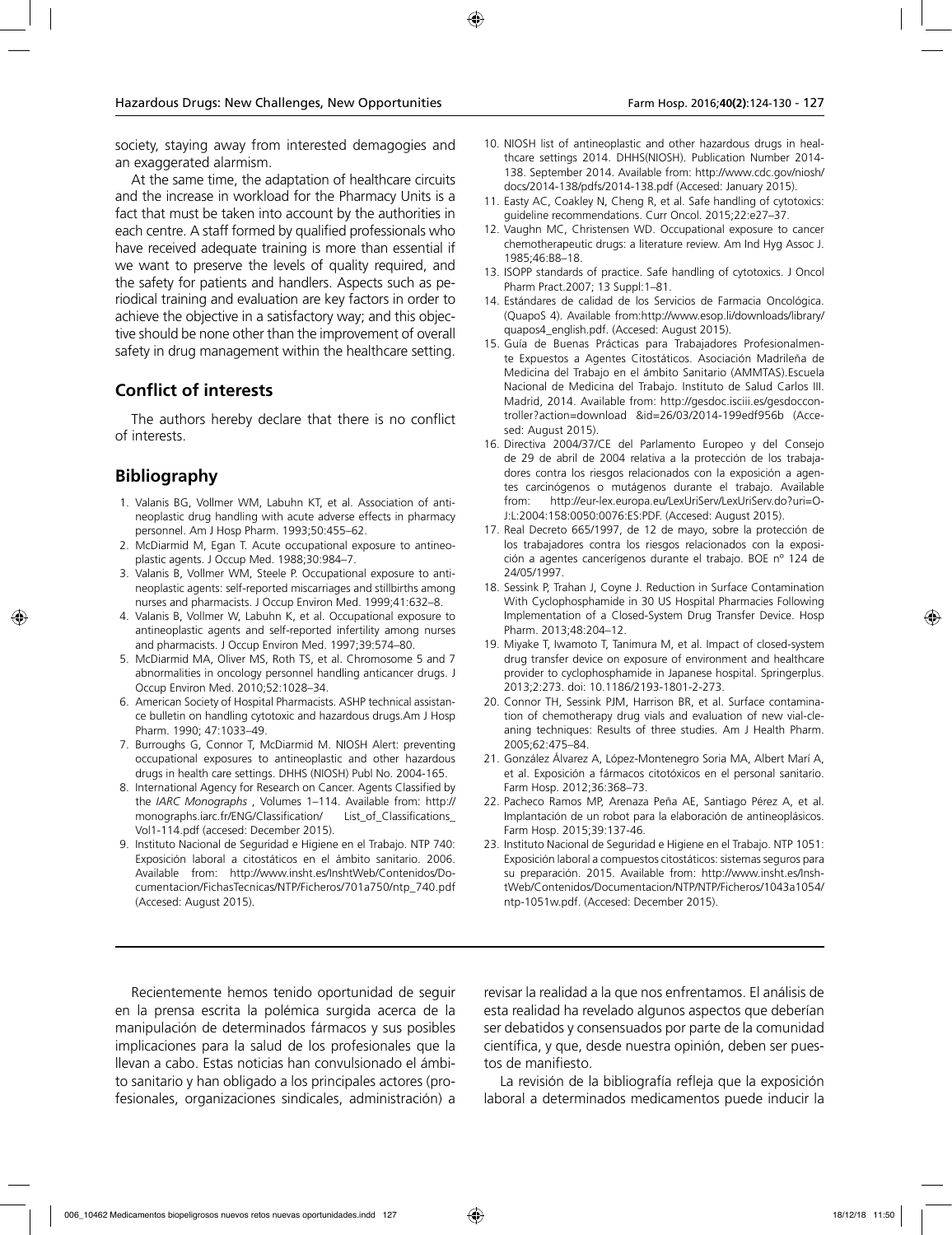aparición de efectos adversos agudos<sup>1-2</sup> o crónicos<sup>3-4</sup>, tales como erupciones, trastornos reproductivos<sup>3</sup> o posibles alteraciones cromosómicas<sup>5</sup>. Los efectos mencionados, al igual que en el caso de la exposición a radiaciones ionizantes, son considerados efectos estocásticos, es decir, son efectos que *pueden* aparecer, pero que no lo hacen necesariamente. Lo más que se puede decir es que existe una probabilidad determinada, mayor o menor según casos, de que estos efectos se produzcan. Establecer la relación causal directa entre la exposición a estos fármacos y el desarrollo de neoplasias u otros efectos para la salud resulta, como es lógico, muy difícil debido al carácter multifactorial de ese tipo de procesos patológicos, a lo que viene a unirse la inexistencia de biomarcadores diagnósticos o pronósticos adecuados. Ante esta circunstancia, el criterio de prudencia aconseja seguir el principio denominado ALARA (*As Low As Reasonably Achievable*) en lo que a exposición a este tipo de principios activos se refiere. Sin embargo, nadie puede asegurar que una persona expuesta durante toda su vida laboral a este tipo de sustancias, tomando o sin haber tomado las medidas de protección disponibles, vaya a desarrollar un proceso patológico asociado a la exposición, lo que dificulta el establecimiento de un nivel racional de concienciación respecto a las medidas que el profesional sanitario debe tomar a la hora de manipularlos, tanto en el sentido positivo de formación, protección y adquisición de las habilidades técnicas necesarias, como en el sentido opuesto y negativo de alarma social exagerada y lo que podríamos llamar "psicosis de riesgo".

A este hecho hay que añadir la cuestión de la terminología que hay que utilizar para clasificar o categorizar este tipo de fármacos. En nuestro caso particular, y conscientes de las limitaciones terminológicas y semánticas, se decidió adoptar el término "fármaco biopeligroso" (FBP), que constituye una traducción aproximada del inglés "*hazardous drug*". Este término fue utilizado por primera vez en los años 90 por la *American Society of Hospital Pharmacists* (ASHP)6 , y adoptado posteriormente por el *National Institute for Occupational Safety and Health* (NIOSH) en 2004, que consideraba como tales a todos aquellos fármacos que hubieran mostrado en estudios en animales o humanos una o más de las siguientes características<sup>7</sup>:

- 1. Carcinogenicidad
- 2. Teratogenicidad u otra toxicidad para el desarrollo
- 3. Toxicidad reproductiva
- 4. Toxicidad en órganos a dosis bajas
- 5. Genotoxicidad
- 6. Fármacos con estructura o perfiles de toxicidad que sean similares a otros fármacos existentes considerados biopeligrosos.

El término "biopeligroso" parece excluir el riesgo químico asociado a estos fármacos, por lo que también se han barajado términos del tipo "fármacos peligrosos", tal vez demasiado alarmistas y amplios (¿no es peligrosa una digoxina?), o "fármacos de riesgo", que pueden inducir a confusión al mezclar los conceptos de riesgo para el paciente (asociado al uso de fármacos de estrecho margen terapéutico y/o efectos adversos graves) y riesgo para el manipulador. Sabemos que no deja de ser un aspecto teórico, pero las palabras son poderosas, y es necesario que toda la comunidad científica llame al mismo tipo de fármacos por el mismo nombre y, consecuentemente, quede clara la definición de lo que implican.

Desde un punto de vista técnico, cabe preguntarse si la definición y las características establecidas por el NIOSH para que un fármaco se considere biopeligroso son realmente adecuadas. Incluso admitiendo el modelo estocástico de riesgo (y, por tanto, no dosis dependiente) para estas sustancias, resulta difícil asimilar la capacidad teratogénica de, por ejemplo, la fenitoína o el fluconazol administrados por vía oral o parenteral a dosis terapéuticas, con la que puedan tener los posibles aerosoles que se generen tras la reconstitución y administración de estos medicamentos en un medio asistencial. Más inquietante y generadora de confusión aún es la clasificación de riesgo de la *International Agency for Research on Cancer* (IARC), que adjudica al extracto de hojas de *Aloe vera* la categoría de *posible* carcinógeno en humanos (clase 2B), la misma que a la fenitoína, pero en un rango inferior de riesgo al consumo de carnes rojas, que ha sido catalogado como *probable* carcinógeno (clase 2A) o las carnes procesadas, que son consideradas carcinógenas (clase 1)8 .

La ausencia de un listado oficial y consensuado de los fármacos que deberían manipularse con medidas especiales de protección por parte de pacientes, cuidadores y profesionales sanitarios, avalado por la *European Medicines Agency* (EMA) o la Agencia Española de Medicamentos y Productos Sanitarios (AEMPS), así como la inexistencia de información específica en la ficha técnica de muchos de estos fármacos, deja en manos de los profesionales implicados en el circuito farmacoterapéutico de este tipo de sustancias la responsabilidad y la toma de decisión final de asumir o no las medidas de protección para la manipulación que recomienda la literatura científica disponible. Existe una Nota Técnica de Prevención publicada por el Instituto de Seguridad e Higiene en el Trabajo (ISHT) en 2006, la conocida NTP 740º, en la que se establecía una clasificación de los principales compuestos citostáticos y productos relacionados, y se reflejaba, en los casos en los que se disponía de ella, la clasificación que la IARC había establecido para los mismos. Sin embargo, esta NTP 740 no ha sido actualizada desde su publicación, por lo que no contempla principios activos nuevos que cumplen con los requisitos para ser considerados FBP e incluye algunos otros que han sido excluidos de las listas del NIOSH. Este hecho puede generar disparidad de manejo de FBP en función del centro sanitario, sólo determinada por la diferencia de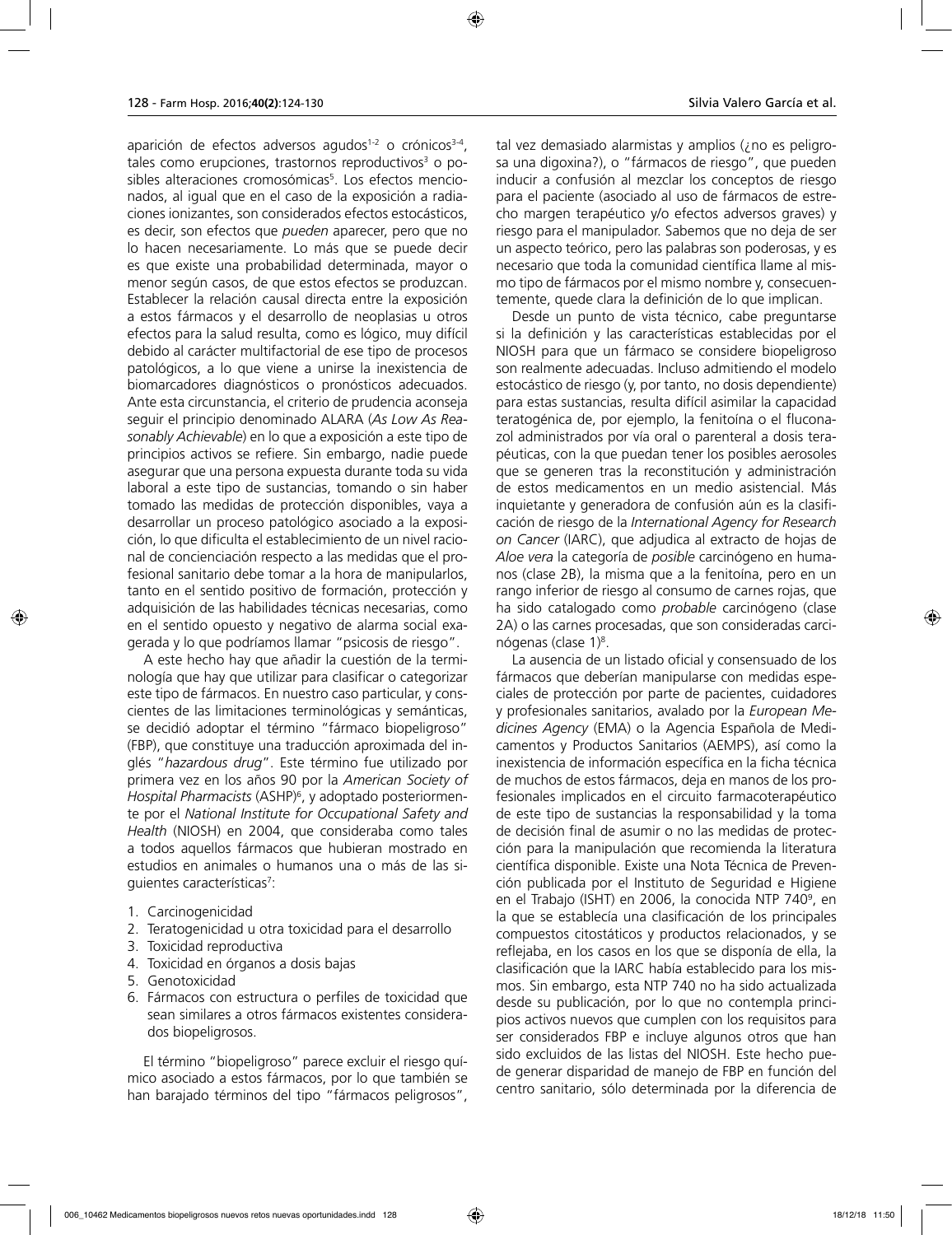criterio que han seguido los profesionales responsables al establecer qué medidas utilizar y para qué fármacos se deben aplicar.

Tal vez no sea necesario elaborar un listado de FBP, y pueda utilizarse el listado establecido por el NIOSH, que incluye mayoritariamente fármacos antineoplásicos, pero también antivíricos o medicamentos hormonales entre otros7 , y que es sometido a revisión periódica por parte de dicha agencia (las últimas revisiones fueron realizadas en los años 2012 y 2014). En esta última revisión<sup>10</sup> se establece una nueva clasificación de FBP en tres grupos:

- 1. Grupo 1: fármacos antineoplásicos.
- 2. Grupo 2: fármacos no antineoplásicos que cumplen uno o más de los criterios establecidos por el NIOSH para FBP.
- 3. Grupo 3: fármacos que pueden provocar alteraciones reproductivas en hombres y mujeres que están intentando concebir de manera activa, mujeres embarazadas o en periodo de lactancia activa.

Esta nueva subclasificación de FBP, lejos de aclarar algunos de los aspectos que antes hemos mencionado, genera nuevas dudas prácticas: ¿deben aplicarse las mismas medidas generales de protección para la manipulación de todos los FBP, independientemente del grupo al que pertenezcan? ¿Cómo actuar ante fármacos de los grupos 2 y 3? El hecho de que una gran proporción de la plantilla de profesionales sanitarios esté mayoritariamente compuesta por mujeres y hombres jóvenes en edad de procrear dificulta el establecimiento de medidas individuales de protección y adecuación del puesto de trabajo.

Está claro y es generalmente asumido que la manipulación de fármacos del grupo 1 debe llevarse a cabo de manera centralizada en los Servicios de Farmacia, aplicando las medidas de protección colectivas e individuales necesarias y recomendadas por las principales sociedades científicas<sup>7, 11-15</sup> y por la legislación vigente<sup>16-17</sup>. La presencia de contaminación por citostáticos en el entorno laboral sanitario ha sido demostrada en múltiples estudios de ámbito internacional<sup>18-20</sup>. En nuestro país, actualmente apenas existen experiencias de este tipo, si bien se están desarrollando estudios al respecto, para los que no se esperan resultados diferentes de los ya conocidos<sup>21</sup>. Esto demuestra que la exposición laboral a FBP es una realidad, y la probabilidad de contacto del personal sanitario con los mismos, si no se toman precauciones, alta. No se dispone de estudios acerca de las repercusiones para la salud de esta contaminación hasta el momento, pero es probable que dispongamos de ellos en los próximos años.

Pero las dudas no acaban ahí. La exposición laboral a FBP puede darse cuando se producen aerosoles o se genera polvo durante su manipulación y acondicionamiento, cuando se limpian líquidos derramados o cuando se

tocan superficies contaminadas durante la preparación, administración o eliminación de los mismos<sup>7</sup>. La falta de adecuación de algunas de las formas farmacéuticas de este tipo de fármacos por parte de la industria en presentaciones listas para la administración, obliga a los Servicios de Farmacia a la manipulación de los mismos.

Cuando se trata de formas intravenosas, la adecuación en cabinas de flujo laminar vertical en entornos controlados parece suficiente para proteger al profesional sanitario. Aun así, y teniendo en cuenta el principio ALARA antes mencionado, no deben olvidarse medidas adicionales de protección, como son la robotización<sup>22</sup> o el uso de dispositivos cerrados de transferencia de fármacos. El ISHT ha publicado una nueva Nota Técnica de Prevención (NTP 1051)<sup>23</sup>, en la que se establece que una de las fuentes de la contaminación de superficies de trabajo proviene de la generación de aerosoles durante el proceso de acondicionamiento de antineoplásicos para su posterior administración. Para disminuir dicha contaminación recomienda la utilización de sistemas cerrados y robots en la fase de preparación. Incluye también los requisitos que debe cumplir cualquier dispositivo para considerarse cerrado.

Sin embargo, la adecuación de dosis de formas farmacéuticas sólidas puede suponer un problema por la saturación de los filtros de las cabinas y por la ausencia de dispositivos de manejo adecuados. Esto obliga a plantearnos nuevos métodos de manipulación, que no siempre han sido estudiados desde el punto de vista de la seguridad del manipulador.

Parece claro, pues, que "disponemos de leyes, pero nos faltan reglamentos". Se hace necesario, en nuestra opinión, pasar las recomendaciones a normas: definir claramente qué sustancias deben ser consideradas biopeligrosas y de qué forma deben ser manipuladas, qué periodicidad es la idónea para la actualización de estas listas, cómo solucionar las carencias estructurales y de personal de numerosos Servicios de Farmacia a la hora de abordar la preparación de FBP y cómo deben definirse las listas. El trabajo de grupos pluridisciplinares de técnicos, con participación de organizaciones sindicales y de expertos en salud y seguridad laboral sería de indudable ayuda en esta tarea para definir y matizar estas cuestiones no sólo en el ámbito sanitario sino también en escenarios docentes o de investigación, donde no pocas veces se manipulan también este tipo de sustancias. Por otra parte, la realización de estudios de situación a nivel nacional o supranacional permitiría conocer el grado de exposición en cada escenario y las medidas de protección que se usan en cada uno.

La existencia de estos grupos pluridisciplinares de expertos de reconocido prestigio permitiría además abordar la formación de profesionales y facilitar la difusión desapasionada de información a los medios informativos y a la sociedad, alejándose de demagogias interesadas y de alarmismo exagerado.